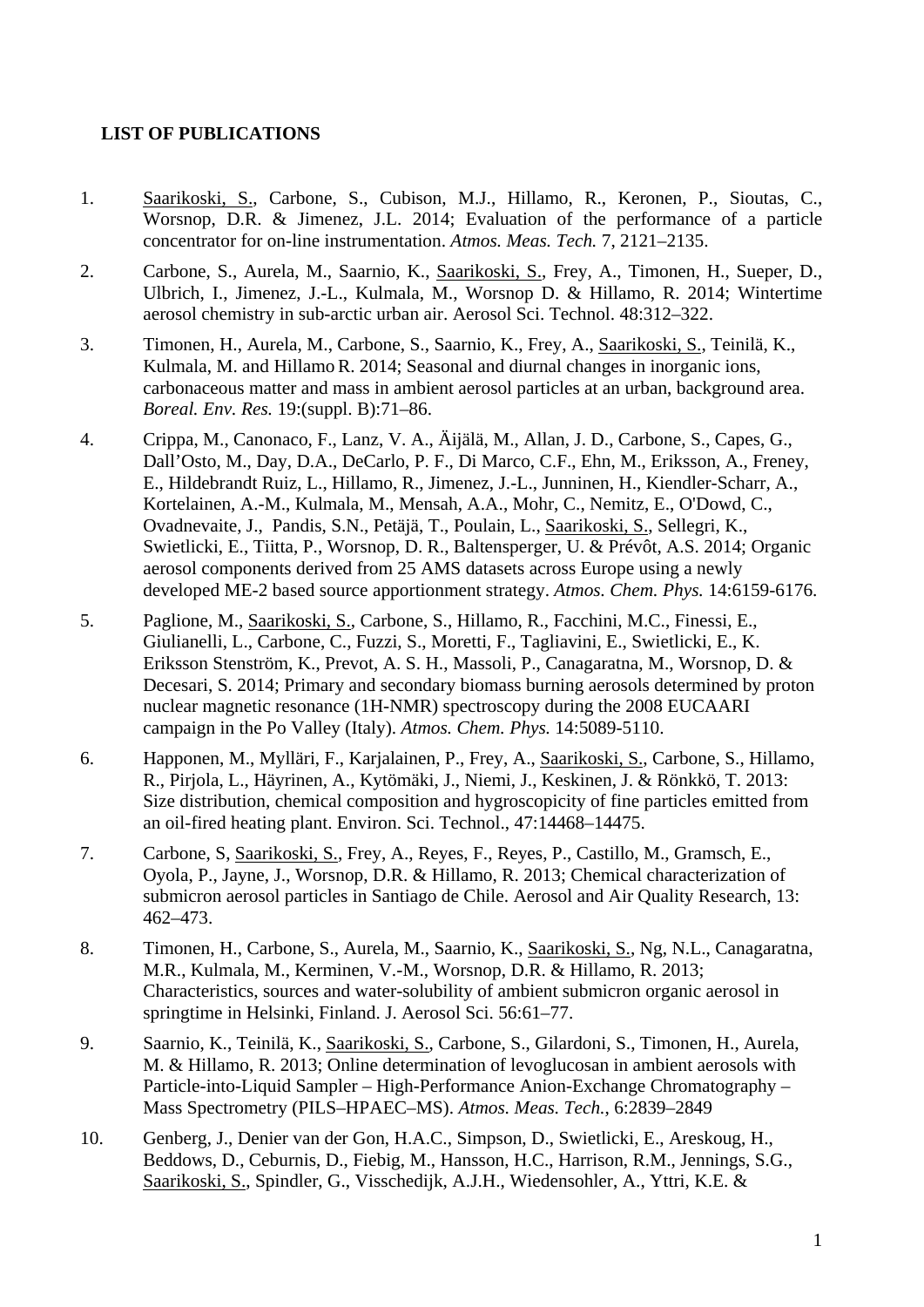Bergström, R. 2013; Light absorbing carbon in Europe. Measurement and modelling, with a focus on residential wood combustion emissions. *Atmos. Chem. Phys.*, 13:8719-8738.

- 11. Bougiatioti, A., Zarmpas, P., Koulouri, E., Antoniou, M., Theodosi, C., Kouvarakis, G., Saarikoski, S., Mäkelä, T., Hillamo R., Mihalopoulos, N. 2013; Organic, elemental and water-soluble organic carbon in size segregated aerosols, in the marine boundary layer of the Eastern Mediterranean. *Atmos. Environ.* 64:251-262.
- 12. Saarikoski, S., Carbone, S., Decesari, S., Giulianelli, L., Angelini, F., Teinilä, K., Canagaratna, M., Ng, N.L., Trimborn, A., Facchini, M.C., Fuzzi, S., Hillamo, R. & Worsnop, D. 2012; Chemical characterization of springtime submicrometer aerosol in Po Valley, Italy. Atmos. Chem. Phys. 12:8401–8421.
- 13. Karjalainen, P., Rönkkö, T., Lähde, T., Rostedt, A., Keskinen, J., Saarikoski, S., Aurela, M., Hillamo, R., Malinen A., Pirjola, L., Amberla, A. 2012; Reduction of Heavy-Duty Diesel Exhaust Particle Number and Mass at Low Exhaust Temperature Driving by the DOC and the SCR. SAE Int. J. Fuels Lubr. 5, doi:10.4271/2012-01-1664
- 14. Saarnio, K., Niemi, J.V., Saarikoski, S., Aurela, M., Timonen, H., Teinilä, K., Myllynen, M., Frey, A., Lamberg, H., Jokiniemi, J. and Hillamo, R. 2012; Using monosaccharide anhydrides to estimate the impact wood combustion on fine particles in the Helsinki Metropolitan area. *Boreal Env. Res*. 17:163–183.
- 15. Finessi, E., Decesari, S., Paglione, M., Giulianelli, L., Carbone, C., Gilardoni, S., Fuzzi, S., Saarikoski, S., Raatikainen, T., Hillamo, R., Allan, J., Mentel, Th.F., Tiitta, P., Laaksonen, A., Petäjä, T., Kulmala, M., Worsnop, D.R., and Facchini, M.C. 2012; Determination of the biogenic secondary organic aerosol fraction in the boreal forest by NMR spectroscopy. *Atmos. Chem. Phys.* 12:941–959
- 16. Aurela, M., Saarikoski, S., Timonen, H., Aalto, P., Keronen, P., Saarnio, K., Teinilä, K., Kulmala, M. & Hillamo, R. 2011; Carbonaceous aerosol at a forested and an urban background sites in Southern Finland. Atmos. Environ. 45:1394–1401.
- 17. Kerminen, V.-M., Niemi, J.V., Timonen, H., Aurela, M., Frey, A., Carbone, S., Saarikoski, S., Teinilä, K., Hakkarainen, J., Tamminen, J., Vira, J., Prank, M., Sofiev, M. and Hillamo, R. 2011; Characterization of a volcanic ash episode in southern Finland caused by the Grimsvötn eruption in Iceland in May 2011. *Atmos. Chem. Phys.* 11:12227-12239.
- 18. Saarnio, K., Aurela, M., Timonen, H., Saarikoski, S., Teinilä, K., Mäkelä, T., Sofiev, M., Koskinen, J., Aalto, P.P., Kulmala, M., Kukkonen, J. & Hillamo, R. 2010; Chemical composition of fine particles in fresh smoke plumes from boreal wild-land fires in Europe. *Sci. Total Environ.* 408:2527-2542.
- 19. Timonen, H., Aurela, M., Carbone, S., Saarnio, K., Saarikoski, S., Mäkelä, T., Kulmala, M., Kerminen, V.-M., Worsnop, D. R. & Hillamo, R. 2010; High time-resolution chemical characterization of the water-soluble fraction of ambient aerosols with PILS-TOC-IC and AMS. *Atmos. Meas. Tech*. 3:1063–1074.
- 20. Frey, A.K., Tissari, J., Saarnio, K.M., Timonen, H.J., Tolonen-Kivimäki, O., Aurela, M.A., Saarikoski, S.K., Makkonen, U., Hytönen, K., Jokiniemi, J., Salonen, R.O. & Hillamo, R.E.J. 2009; Chemical composition and mass size distribution of fine particulate matter emitted by a small masonry heater. Boreal Env. Res. 14:255–271.
- 21. Niemi, J.V., Saarikoski, S., Aurela, M., Tervahattu, H., Hillamo, R., Westphal, D.L., Aarnio, P., Koskentalo, T., Makkonen, U., Vehkamäki, H., & Kulmala, M. 2009; Longrange transport episodes of fine particles in southern Finland during 1999-2007. Atmos. Environ. 43:1255–1264.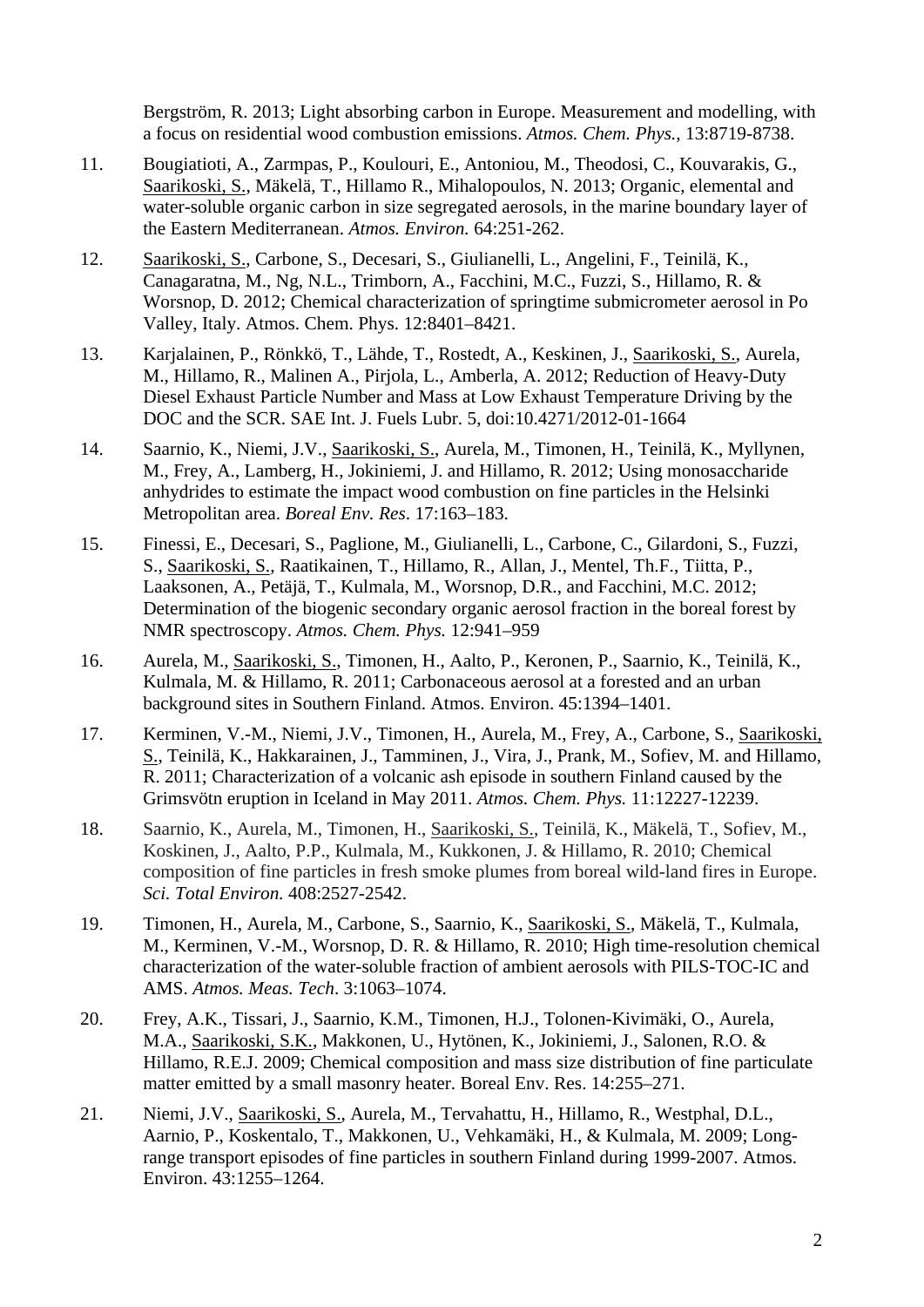- 22. Saarikoski, S., Sillanpää, M., Saarnio, K., Hillamo, R., Pennanen, A. S. & Salonen, R. O. 2008; Impact of biomass combustion on urban fine particulate matter in Central and Northern Europe. Water Air Soil Pollut. 191:265–277.
- 23. Saarikoski, S., Timonen, H., Saarnio, K., Aurela, M., Järvi, L., Keronen, P., Kerminen, V.- M. & Hillamo, R. 2008; Sources of organic carbon in PM1 in Helsinki urban air. Atmos. Chem. Phys. 8:6281–6295.
- 24. Timonen, H., Saarikoski, S., Tolonen-Kivimäki, O., Aurela, M., Saarnio, K., Petäjä, T., Aalto, P., Kulmala, M., Pakkanen, T. & Hillamo, R. 2008; Size distributions, sources and source areas of water-soluble organic carbon in urban background air. *Atmos. Chem. Phys.*  8:5635–5647.
- 25. Saarikoski, S., Frey, A., Mäkelä, T. & Hillamo, R. 2008; Size distribution measurement of carbonaceous particulate matter using a low pressure impactor with quartz fiber substrates. Aerosol Sci. Technol. 42:603–612.
- 26. Timonen, H., Saarikoski, S., Aurela, M., Saarnio, K. & Hillamo, R. 2008; Water-soluble organic carbon in urban aerosol: concentrations, size distributions and contribution to particulate matter. *Boreal Env. Res*. 13:335–346.
- 27. Koulouri, E., Saarikoski, S., Theodosi, C., Markaki, Z., Gerasopoulos, E., Kouvarakis, G., Mäkelä, T., Hillamo, R. & Mihalopoulos, N. 2008; Chemical composition and sources of fine and coarse aerosol particles in the Eastern Mediterranean. *Atmos. Environ.* 42:6542– 6550.
- 28. Lihavainen, H., Kerminen, V.-M., Komppula, M., Hyvärinen, A.-P., Laakia, J., Saarikoski, S., Makkonen, U., Kivekäs, N., Hillamo, R., Kulmala, M. & Viisanen, Y. 2008; Measurements of the relation between aerosol properties and microphysics and chemistry of low clouds in northern Finland. *Atmos. Chem. Phys.* 8:6925–6938*.*
- 29. Gerasopoulos, E., Koulouri, E., Kalivitis, N., Kouvarakis, G., Saarikoski, S., Mäkelä, T., Hillamo, R. & Mihalopoulos, N. 2007; Size-segregated mass distributions of aerosols over Eastern Mediterranean; seasonal variability and comparison with AERONET columnar size-distributions. *Atmos. Chem. Phys.* 7:2551–2561.
- 30. Saarikoski, S., Sillanpää, M., Sofiev, M., Timonen, H., Saarnio, K., Teinilä, K., Karppinen, A., Kukkonen, J. & Hillamo, R. 2007; Chemical composition of aerosols during a major biomass burning episode over northern Europe in spring 2006: experimental and modelling assessments. Atmos. Environ. 41:3577–3589.
- 31. Sillanpää, M., Hillamo, R., Saarikoski, S., Frey, A., Pennanen, A., Makkonen, U., Spolnik, Z., Van Grieken, R., Braniš, M., Brunekreef, B., Chalbot, M.-C., Kuhlbusch, T., Sunyer, J., Kerminen, V.-M., Kulmala, M. & Salonen, R. O. 2006; Chemical composition and mass closure of particulate matter at six urban sites in Europe. Atmos. Environ. 40S2:212– 223.
- 32. Niemi, J.V., Saarikoski, S., Tervahattu, H., Mäkelä, T., Hillamo, R., Vehkamäki, H., Sogacheva, L. & Kulmala, M. 2006; Changes in background aerosol composition in Finland during polluted and clean periods studied by TEM/EDX individual particle analysis. *Atmos. Chem. Phys.* 6:5049–5066.
- 33. Virkkula, A., Teinilä, K., Hillamo, R., Kerminen, V.-M., Saarikoski, S., Aurela, M., Koponen, I.K. & Kulmala, M. 2006; Chemical size distributions of boundary layer aerosol over the Atlantic Ocean and at an Antarctic site. *J. Geophys. Res*. 11, D05306, doi:10.1029/2004JD004958.